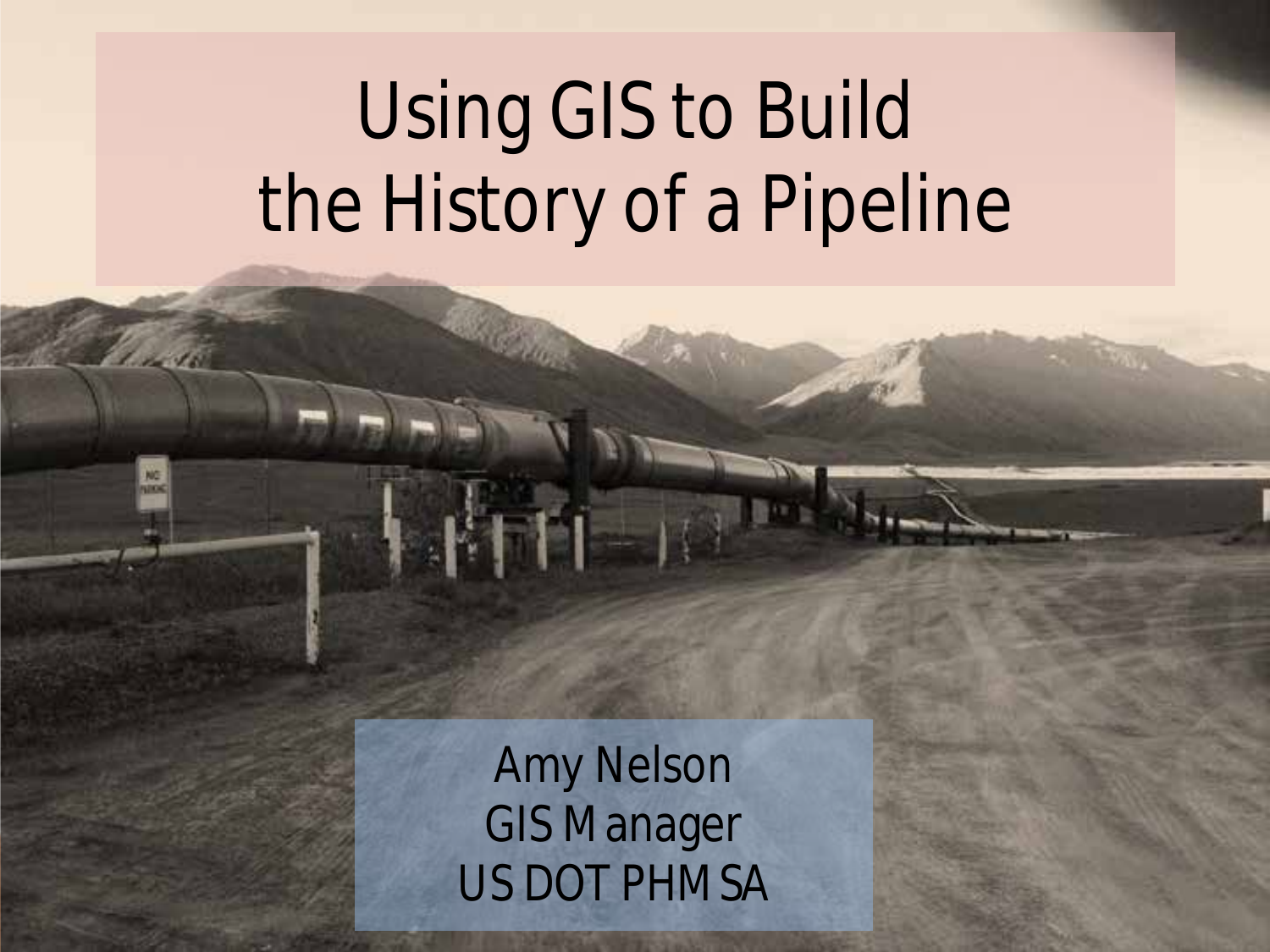

## Problem Definition

- PHMSA's tabular data is organized by Operator ID number
- Operators constantly buy and sell pipelines
- Tabular data can't follow a pipeline as it changes operators
- Solution: tie the data to a GIS pipeline segment and track the "history" of a pipeline as it changes operators
- Complications: operators are not required to identify which lines they have bought and sold, requiring tools which spatially match incoming pipeline data to existing pipeline data



Pipeline and Hazardous Materials **Safety Administration**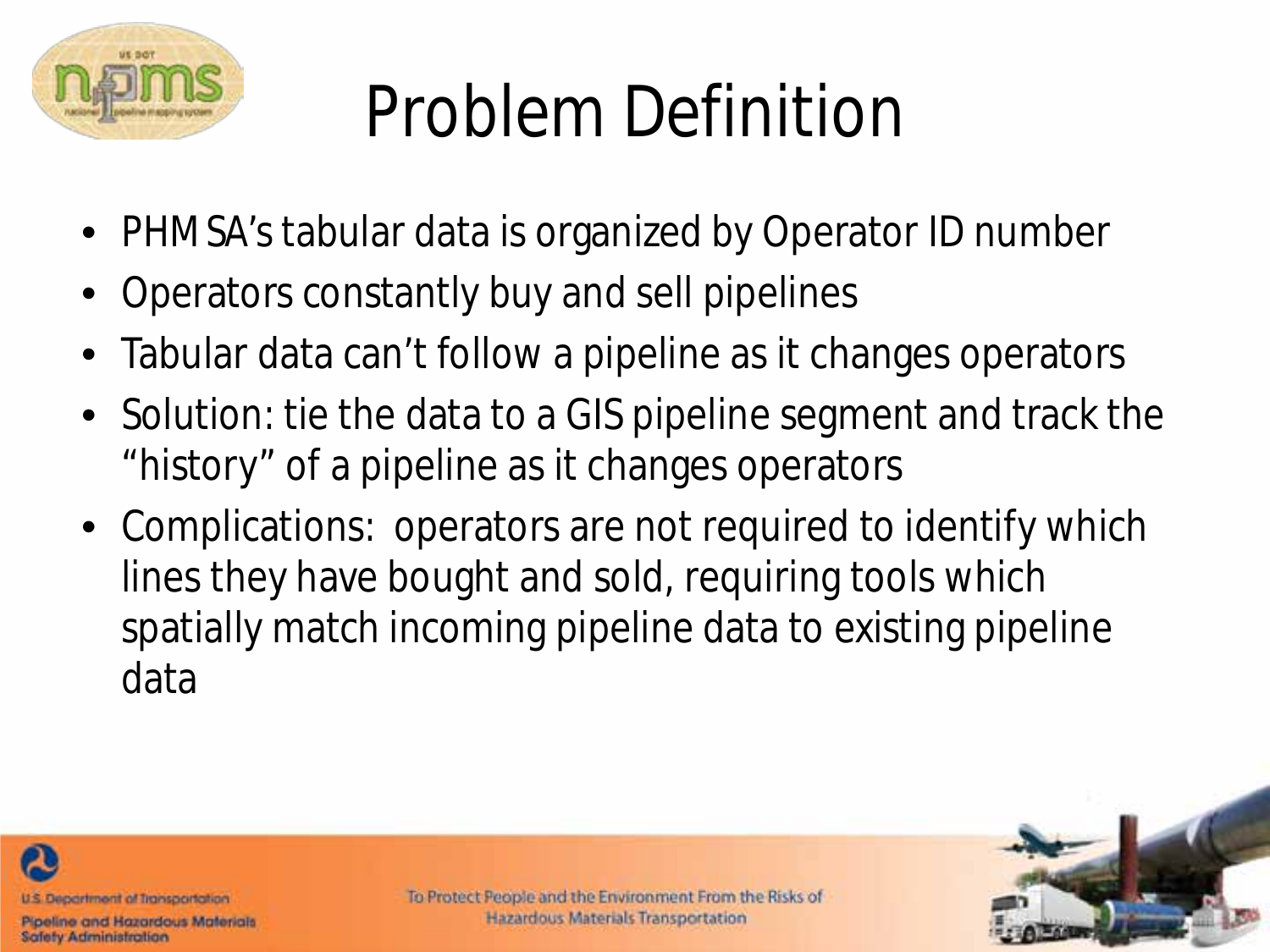

# NPMS Background

- US DOT PHMSA regulates gas and hazardous liquid pipelines
- The NPMS (National Pipeline Mapping System) contains GIS data from 1,100 operators of gas transmission and hazardous liquid pipelines, as well as LNG plant and breakout tank data
- Operators are required to submit their GIS data annually
- NPMS data is used for emergency response, inspection planning, risk management, planning smart growth, and allowing the public to view pipelines in their area



Pipeline and Hazardous Materials **Safety Administration**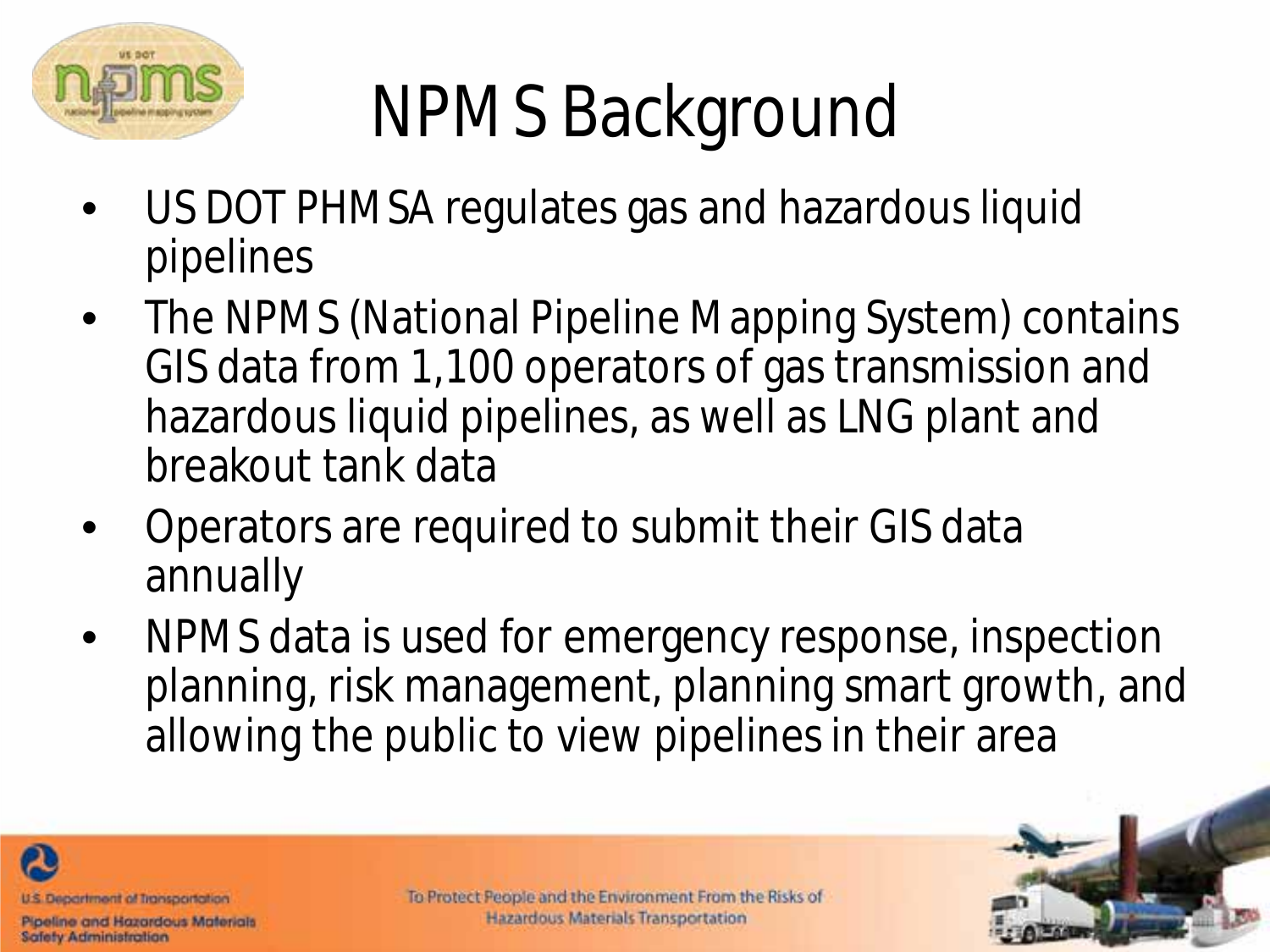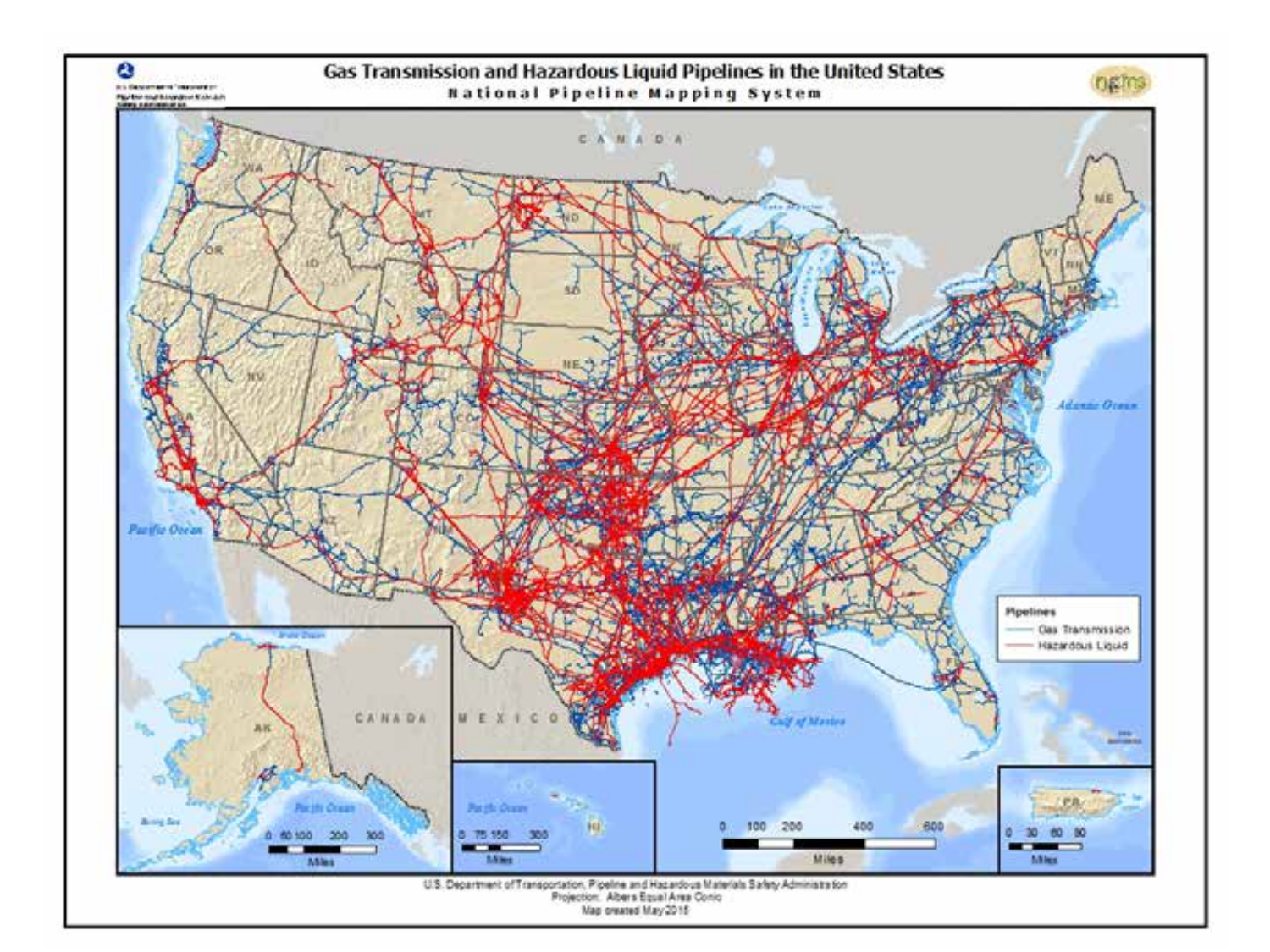

**Public Viewer on www.npms.phmsa.dot.gov**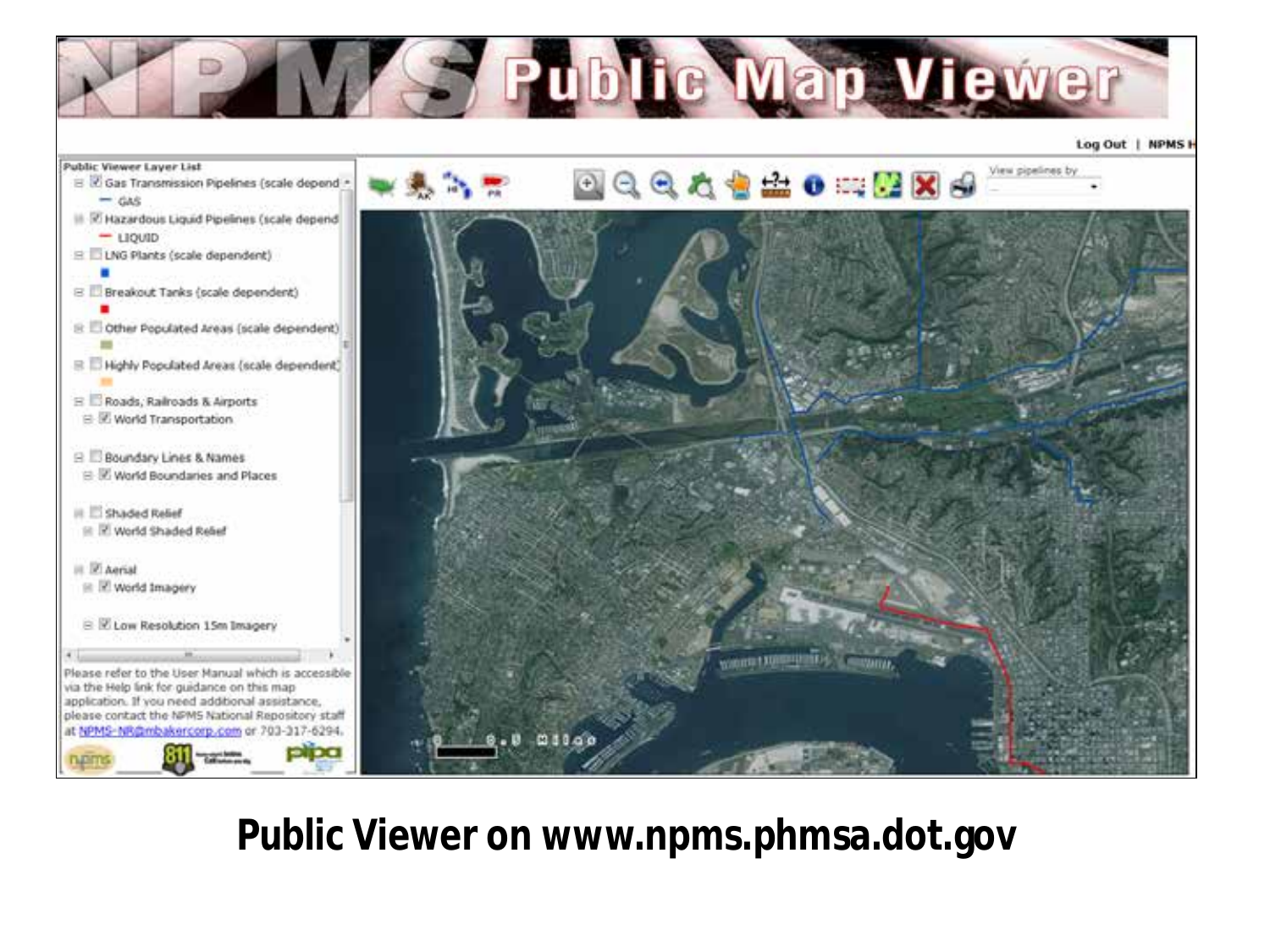

## Change Detection Process

- Change detection compares incoming data to existing data and enables pipeline history to be built
- Custom tools were built by PHMSA (with contractors Michael Baker Intl. and New Century Software) to analyze and find matches for incoming data



Pipeline and Hazardous Materials **Safety Administration**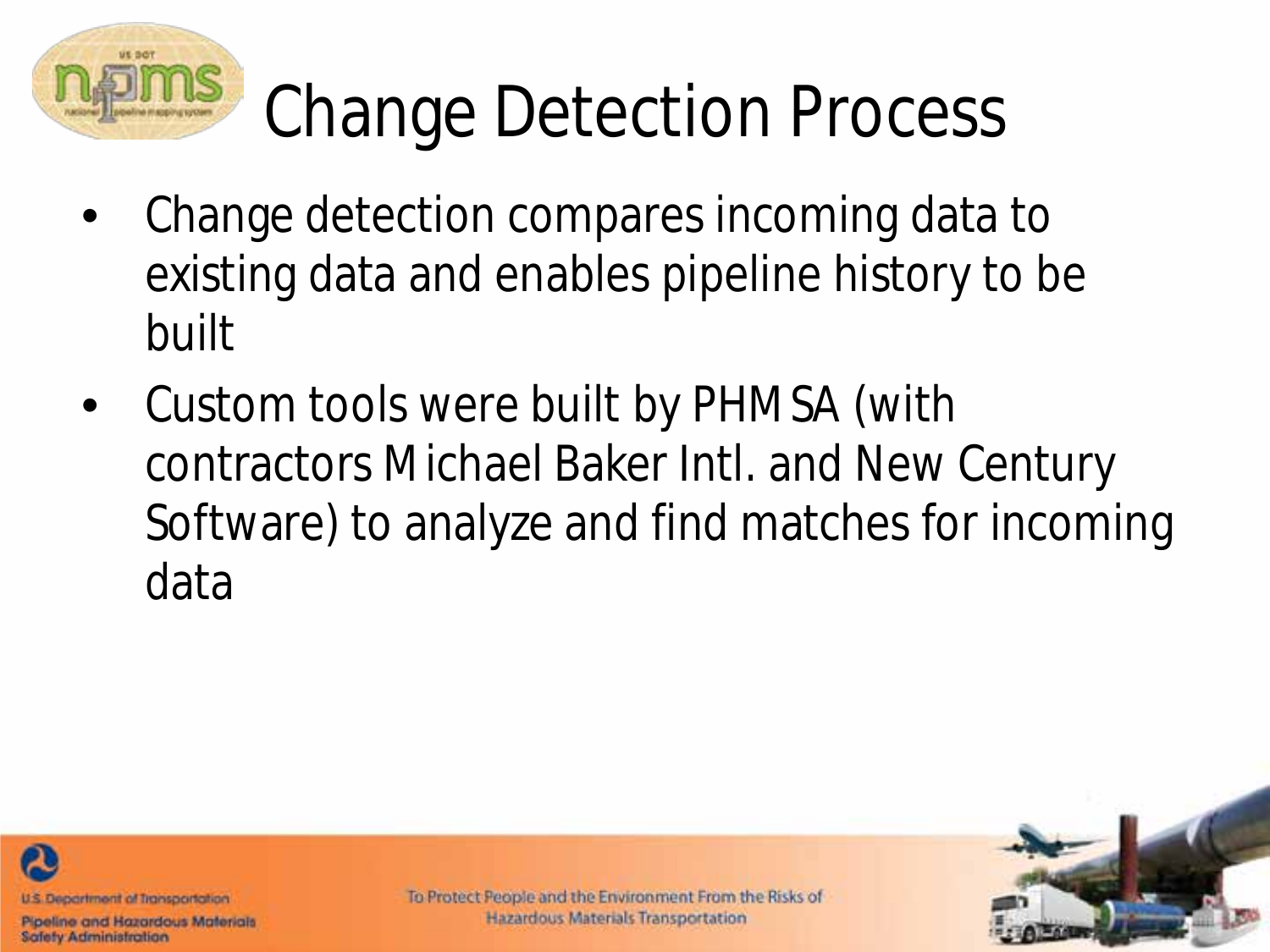## Not as easy as it sounds…

All of the following situations lead to the failure to make a clean, automated match for an incoming pipeline segment

- Operator has resurveyed lines
- Operator has constructed new lines or laterals
- Operator has sold lines in a congested pipe corridor and doesn't know who has bought them
- Operator has bought lines in a congested pipe corridor and doesn't know who sold them
- Pressure on a gas line has been upgraded, bringing it into the requirements to submit to NPMS but not identified as a new line in the operator's records



Pipeline and Hazardous Materials **Safety Administration**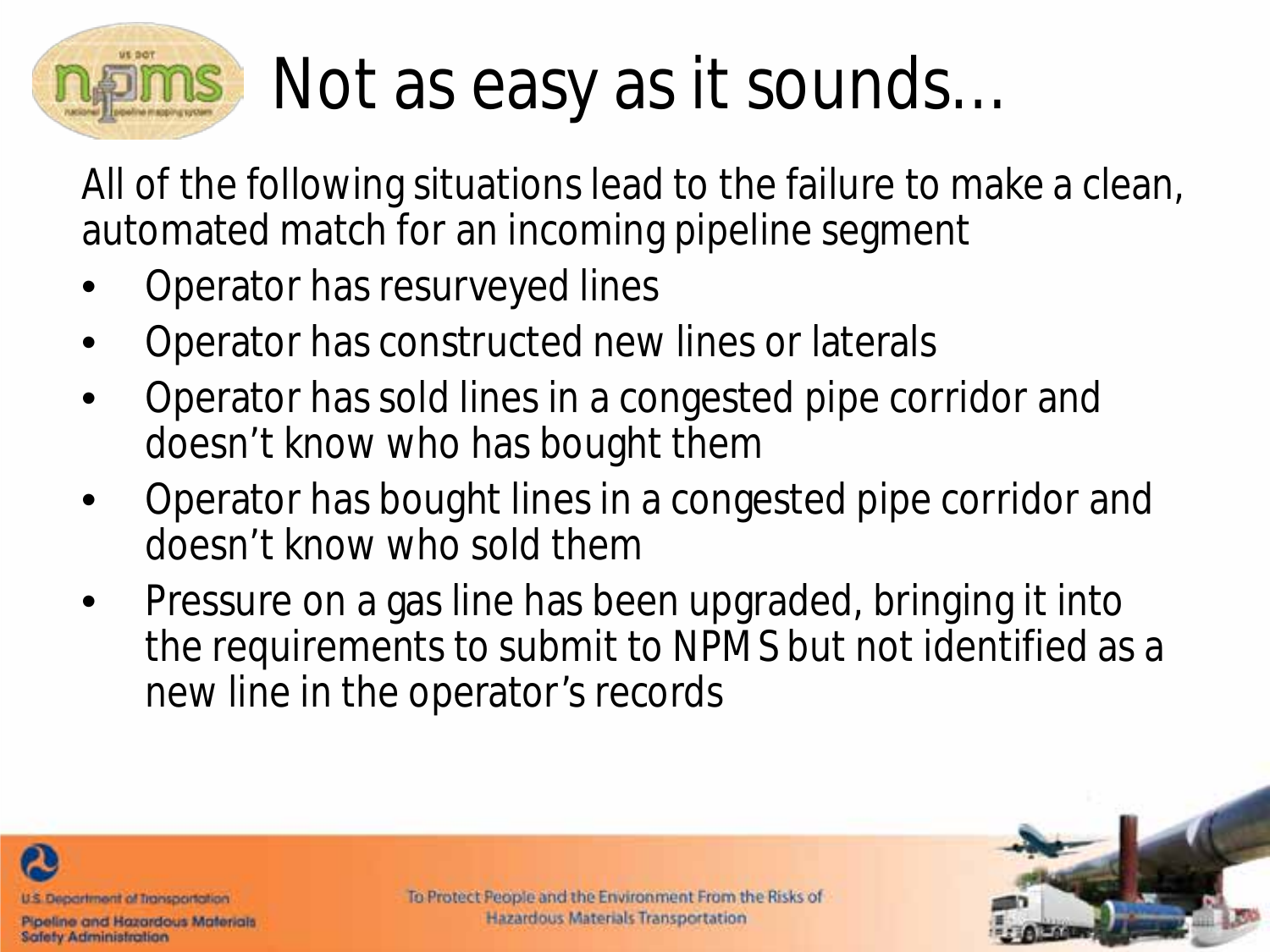

### Example

• Lines resurveyed? Was the lateral on the left sold?

### Pink = New (incoming) Submission Green = Previous submission



Pipeline and Hazardous Materials **Safety Administration**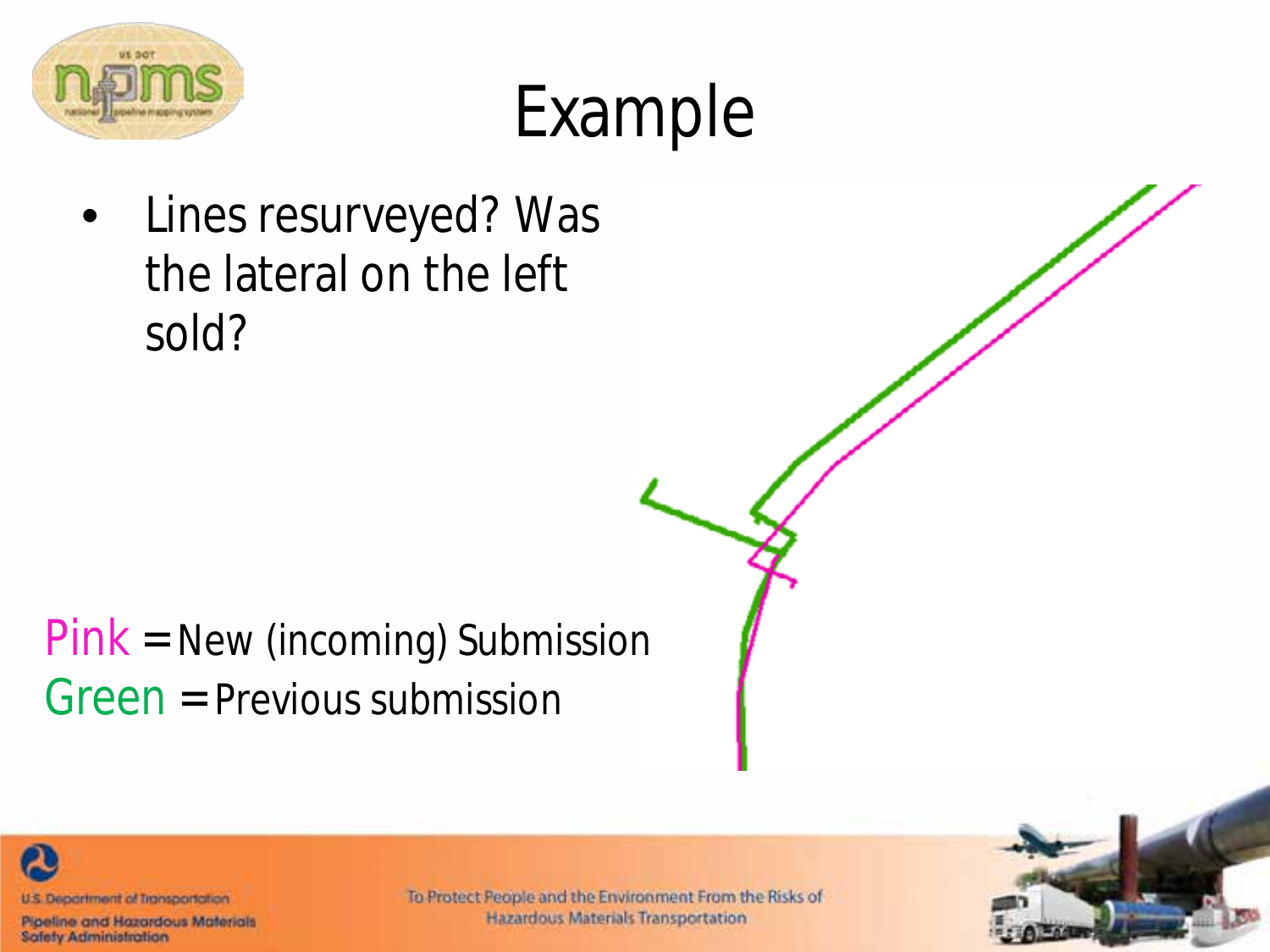

### Example

- Congested pipeline corridor
- Symbology = Operator ID number
- Multiple pipelines in the same buffer zone used to identify matches, and many lines running together have the same OPID
- How can you program a tool to find matches in this situation?





Pipeline and Hazardous Materials **Safety Administration** 

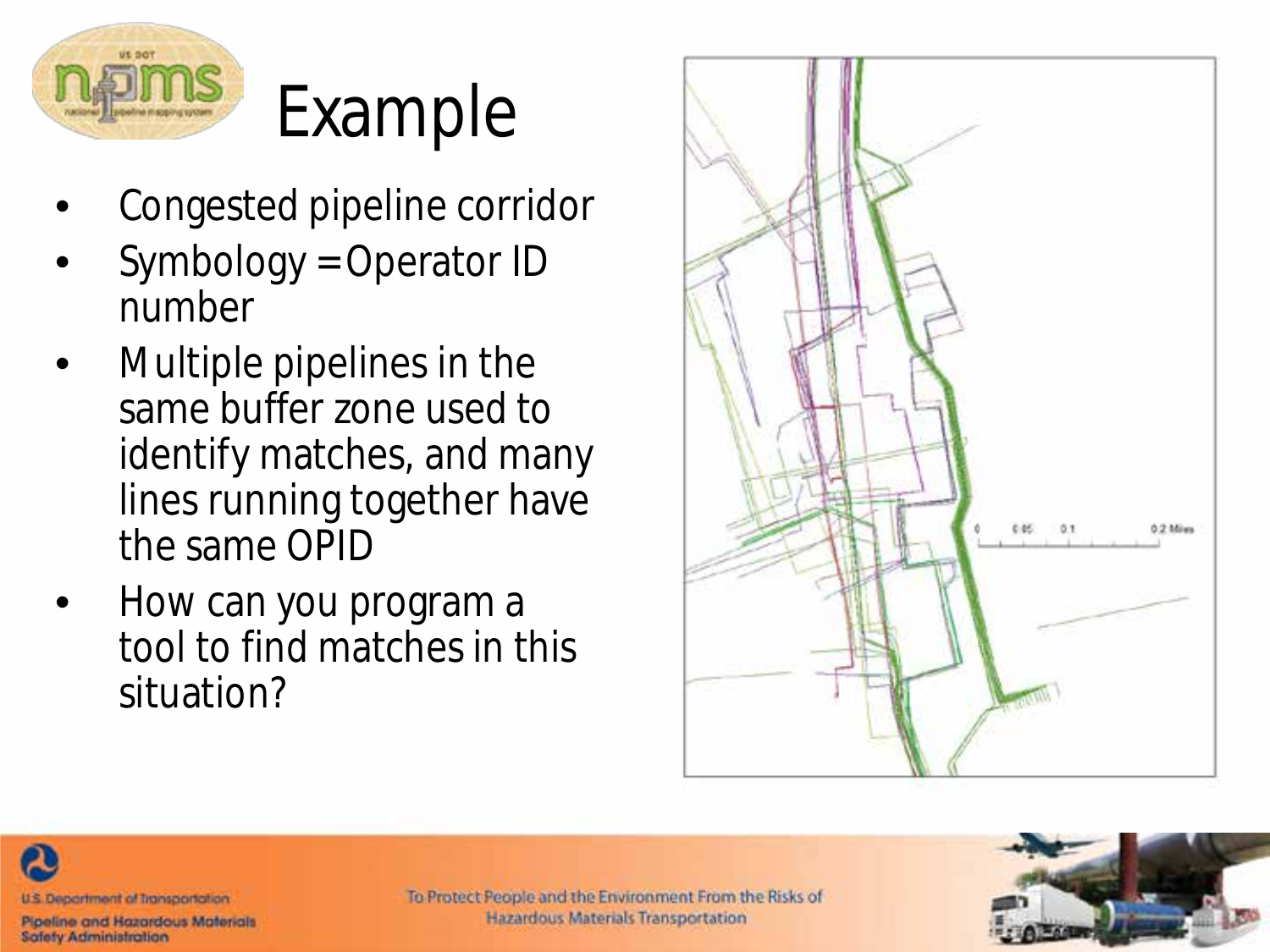

#### Custom tools compare newly submitted segments to the universe of OPIDs in the national layer

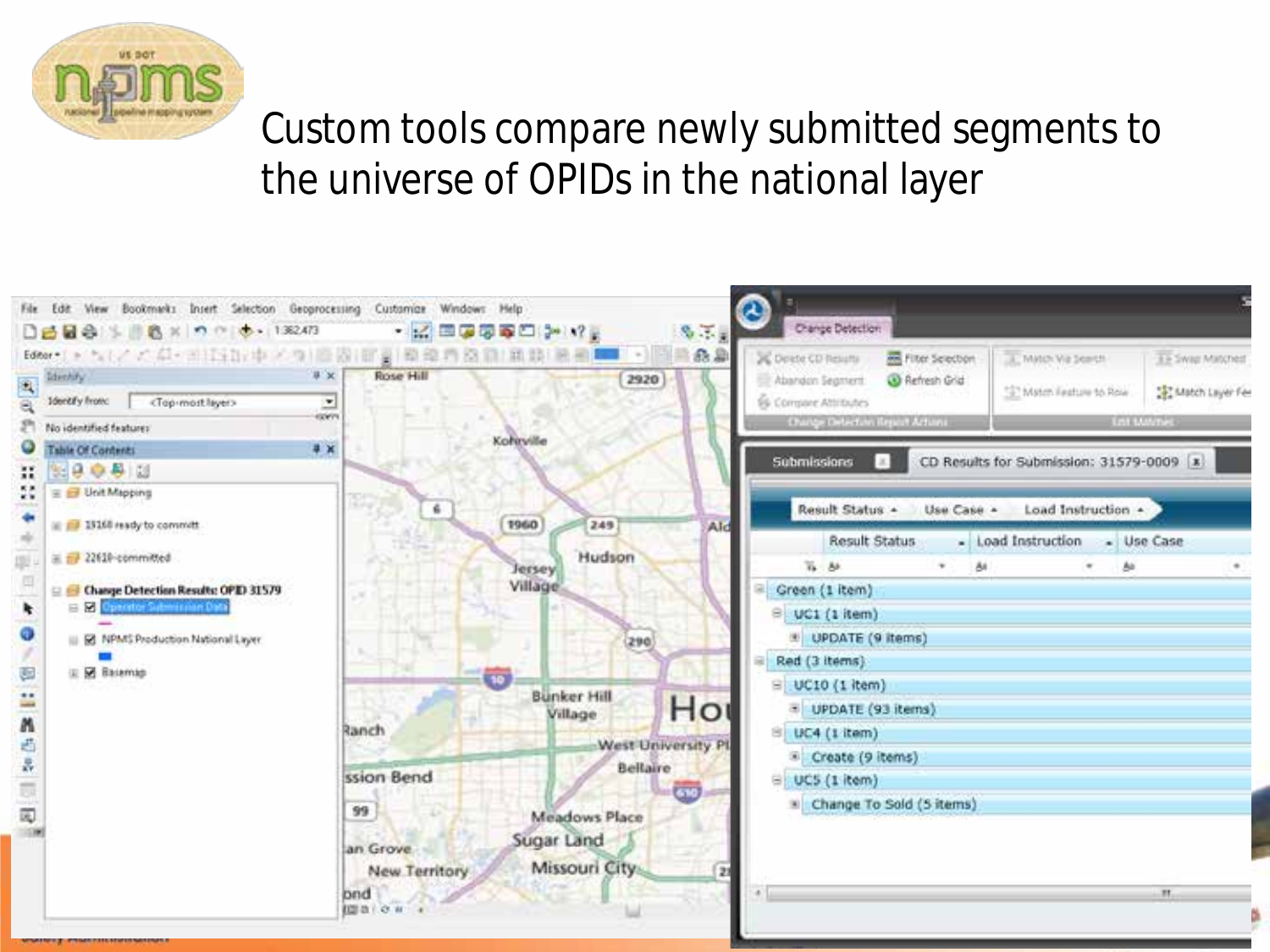

Analyst is presented with use cases and has the ability to create a new history record or identify the incoming pipe segment as identical to an existing segment

|   |   | $ \mathbb{R}$ $X$<br><b>Submission Manager</b><br>Change Detection                                                          |                                                                       |    |                                                |                                                                                                |                                                                       |                                     |                                                                                           |                                                |                                            |                        |  |  |
|---|---|-----------------------------------------------------------------------------------------------------------------------------|-----------------------------------------------------------------------|----|------------------------------------------------|------------------------------------------------------------------------------------------------|-----------------------------------------------------------------------|-------------------------------------|-------------------------------------------------------------------------------------------|------------------------------------------------|--------------------------------------------|------------------------|--|--|
|   | ŵ | C Deiche CO Results<br>Abundon Segment<br>66 Compare Attributes                                                             | Filter Selection<br>C Refresh Grid<br>Change Detection Report Actions |    | . Maluh Via Search<br>"I" Match Festure to Row |                                                                                                | 1 - Swap Matched Rover<br>Match Layer Features<br><b>Edit Malches</b> | <b>K</b> Zoom<br>P Seet<br>op Flash | Show Selected<br><sup>Co</sup> Delete Selected for CD Reflum<br><b>Submitted Art Tool</b> | $\frac{1}{2}$ Zoom<br>$P$ Select<br>ein. Flash | Show Selected<br><b>Troduction ArcToun</b> |                        |  |  |
|   |   | CD Results for Submission: 31579-0009  x<br><b>Submissions</b><br>35<br>Result Status .<br>Load Instruction .<br>Use Case + |                                                                       |    |                                                |                                                                                                |                                                                       |                                     |                                                                                           |                                                |                                            |                        |  |  |
|   |   |                                                                                                                             | <b>Result Status</b>                                                  |    | - Load Instruction                             |                                                                                                | - Use Case                                                            | - Sub Miles                         | Oper Sub ID                                                                               | Sub OPID                                       | Prod Event ID                              | Prod OPID              |  |  |
|   |   |                                                                                                                             | T. 84                                                                 |    | $\Delta r$<br>۰                                |                                                                                                | 丛                                                                     | ▦                                   | m                                                                                         | ٠                                              | ш                                          | ٠                      |  |  |
| 圓 |   | $UCIO(1$ item)<br>B1<br>8 UPDATE (93 items)<br>s<br>UC4 (1 item)<br>El Create (9 items)                                     |                                                                       |    |                                                |                                                                                                |                                                                       |                                     |                                                                                           |                                                |                                            |                        |  |  |
|   |   |                                                                                                                             | <b>Result Status</b>                                                  |    | Load Instruction                               |                                                                                                | + Use Case                                                            | - Sub Miles                         | Oper Sub ID                                                                               | Sub OPID                                       | Prod Event ID                              | Prod OPID              |  |  |
|   |   | ٠                                                                                                                           | Red                                                                   |    | Create                                         | $\tau$                                                                                         | UC4                                                                   | 0.030560                            | 2814562                                                                                   | 31579                                          |                                            |                        |  |  |
|   |   |                                                                                                                             | Red<br>Yellow                                                         |    | Create                                         | ٠                                                                                              | UC4                                                                   | 0.000340                            | 2814563                                                                                   | 31579                                          |                                            |                        |  |  |
|   |   |                                                                                                                             | Green                                                                 |    | Create                                         |                                                                                                | UC4                                                                   | 0.131180                            | 2814564                                                                                   | 31579                                          |                                            |                        |  |  |
|   |   |                                                                                                                             | 15557                                                                 |    | Create                                         | $\frac{1}{2} \left( \frac{1}{2} \right) \left( \frac{1}{2} \right) \left( \frac{1}{2} \right)$ | UC4                                                                   | 0.000410                            | 2814565                                                                                   | 31579                                          |                                            |                        |  |  |
|   |   |                                                                                                                             | Red                                                                   |    | Create                                         |                                                                                                | UC4                                                                   | 7.638750                            | 2814566                                                                                   | 31579                                          |                                            |                        |  |  |
|   |   |                                                                                                                             | Red                                                                   |    | Create                                         |                                                                                                | UC4                                                                   | 0.988490                            | 2814567                                                                                   | 31579                                          |                                            |                        |  |  |
|   |   |                                                                                                                             | Red                                                                   |    | Create                                         | ×.                                                                                             | UC4                                                                   | 0.544980                            | 2814595                                                                                   | 31579                                          |                                            |                        |  |  |
|   |   |                                                                                                                             | Red                                                                   | w. | Create                                         | $\sim$ 1                                                                                       | UC4                                                                   | 1.143670                            | 2814599                                                                                   | 31579                                          |                                            |                        |  |  |
|   |   |                                                                                                                             |                                                                       |    |                                                |                                                                                                | ш                                                                     |                                     |                                                                                           |                                                |                                            | <b>Export to Excel</b> |  |  |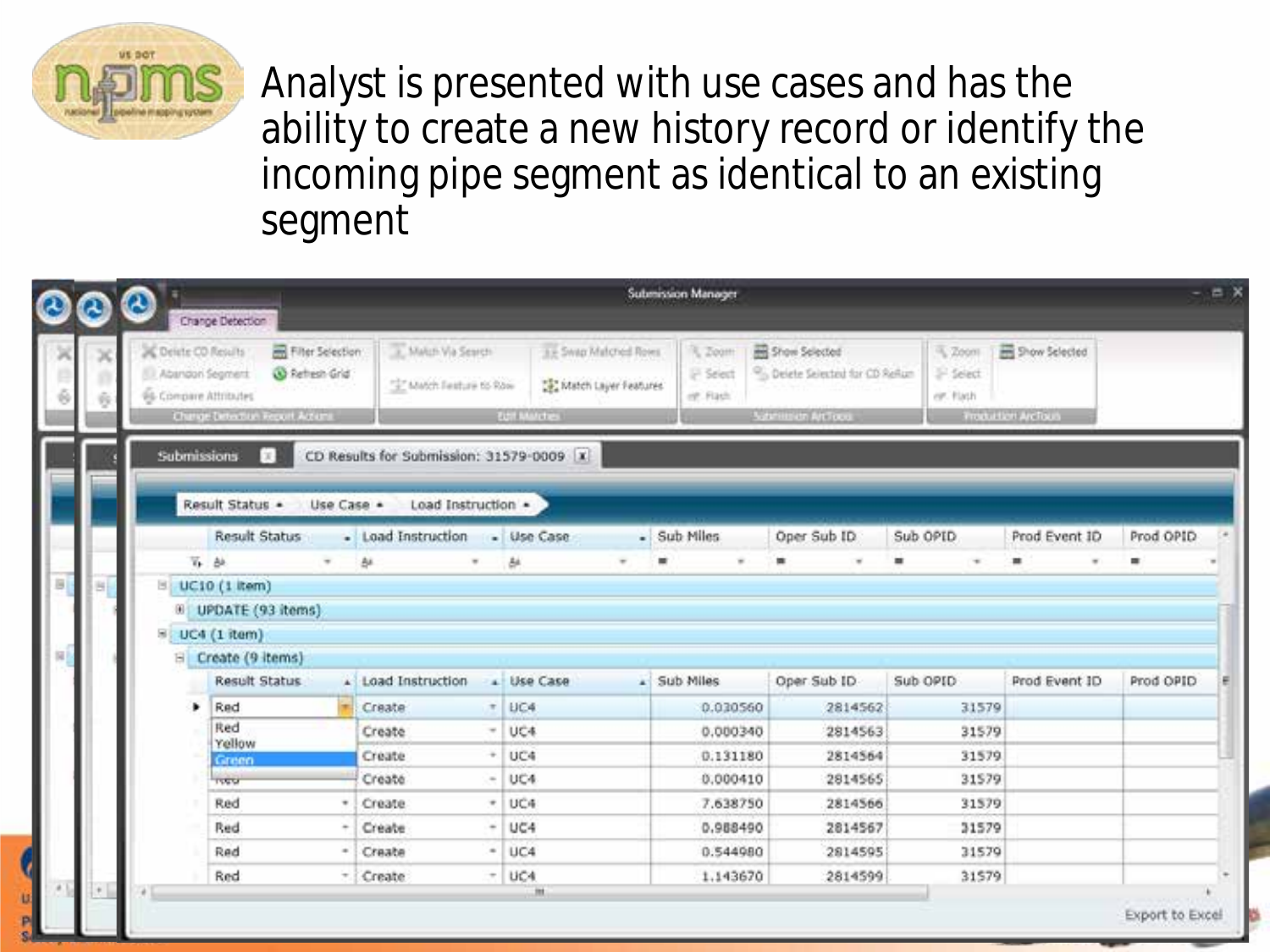

## Results

Each incoming pipe segment is classified by:

- Match confidence:
	- High Confidence match (Green)
	- Medium Confidence match (Yellow)
	- Low Confidence match (Red)
	- No Match (Red)
- Use Case (UC):
	- Match between same Operator UC1
	- Match between different Operators UC10
	- No match for Submission feature UC4
	- No match for Submission feature but feature attribute states addition UC3



Pipeline and Hazardous Materials **Safety Administration**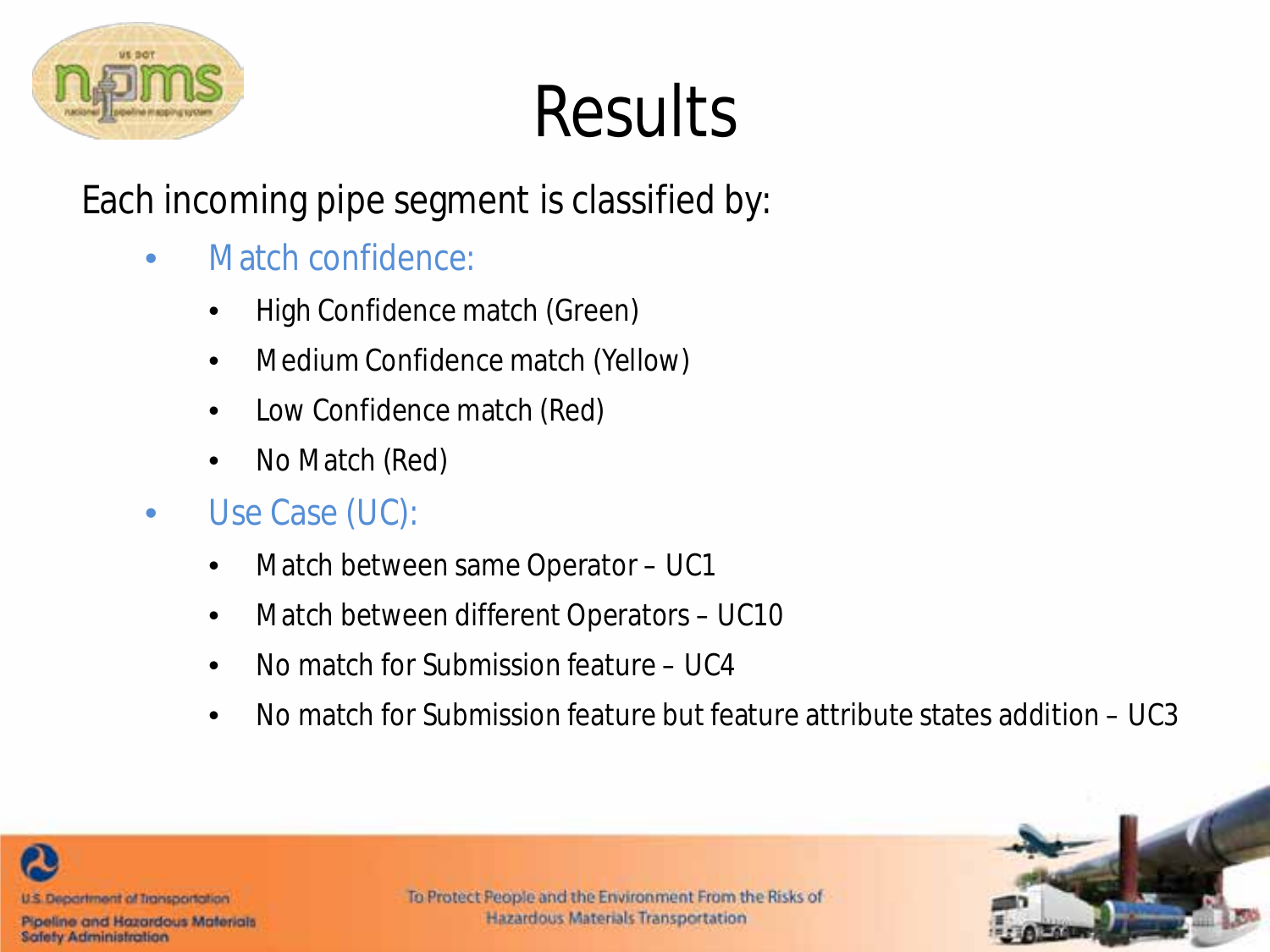

# Pipe segmentation

- Changes in segmentation create issues with inheriting history
- Operators create a new pipe segment when an attribute changes
- Operators can also create segments arbitrarily
- Which history should a new segment inherit?



Multiple segments cannot inherit one history record



Pipeline and Hazardous Materials **Safety Administration** 

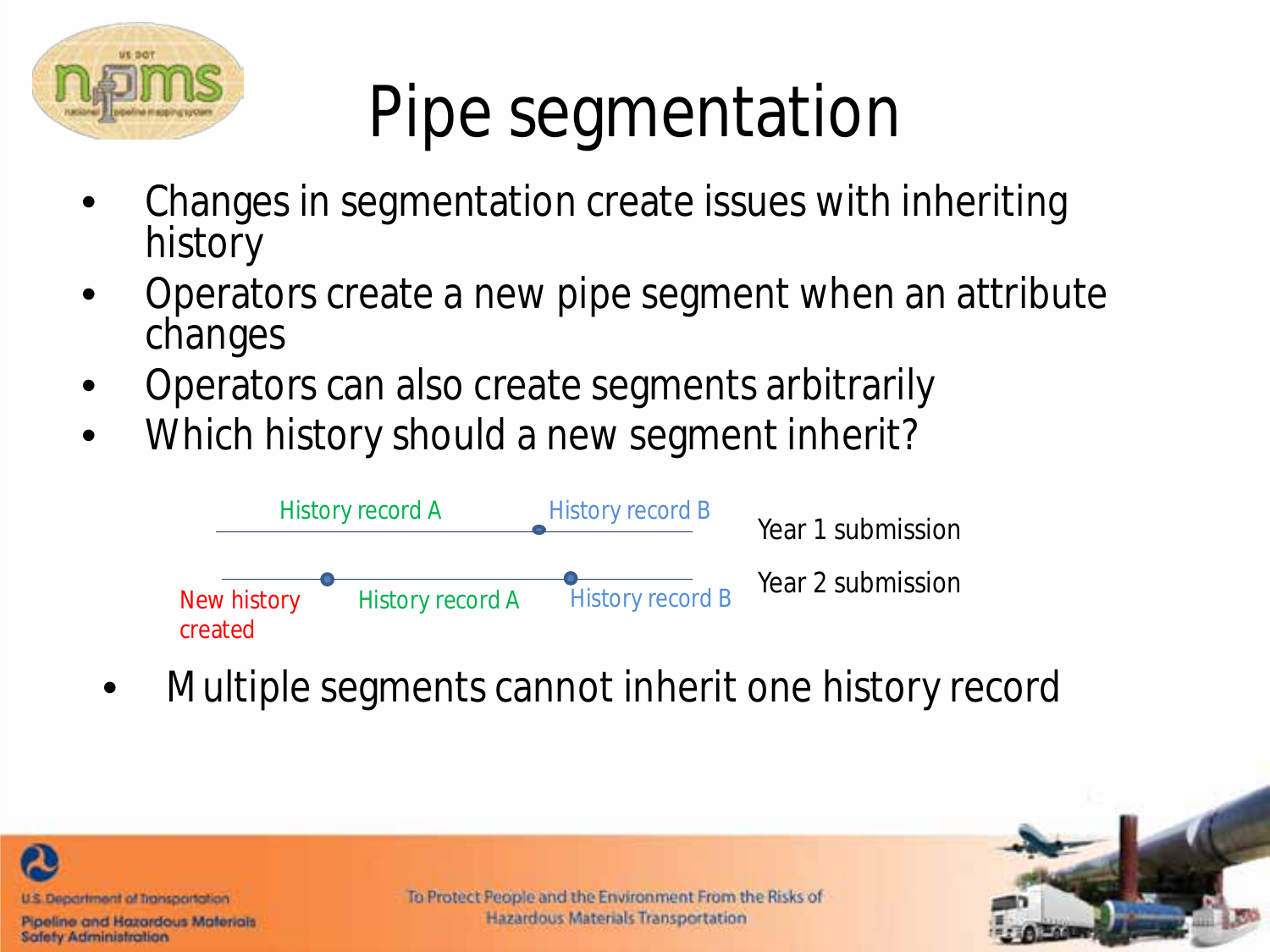

# History Creation

Once matches are verified or created, incoming data is sent through a load process:

- Unique ID from the existing feature is transferred to the incoming feature
- Existing feature is removed from the existing layer
- Incoming feature is added to the existing layer
- Incoming feature is added to the History layer



Pipeline and Hazardous Materials **Safety Administration**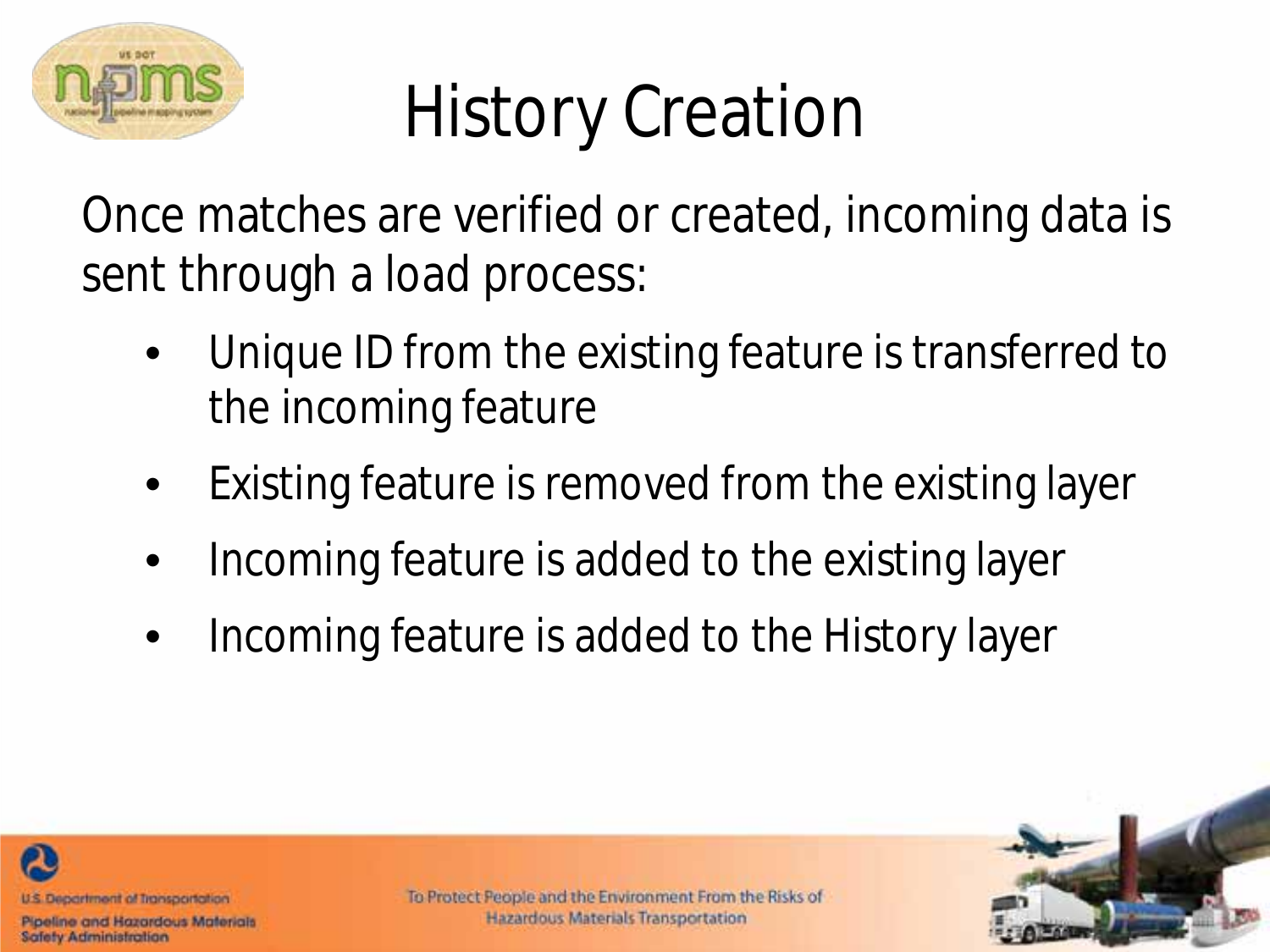

### PIMMA Plus

A new web application built to allow the user to query pipeline history as well as integrated tabular data

| & Map Layers & Query Tools = | $0 \triangle 0$<br>NONTH                                                                                                                                                                  |                                                                                                                               | $Q$ Help $-$<br>Exter page bombar 4 charge<br>Map |
|------------------------------|-------------------------------------------------------------------------------------------------------------------------------------------------------------------------------------------|-------------------------------------------------------------------------------------------------------------------------------|---------------------------------------------------|
| <b>WASHINGTON</b>            | Query Pipeline History<br>Select the elements on which to query.<br>OPID-                                                                                                                 |                                                                                                                               | 0000                                              |
| <b><i>DRECON</i></b>         | · All OPIDs<br><b>Cack Here to Sale of Vincent</b><br>Specific OPIDs                                                                                                                      | Pipeline Status<br>· All Statuses (in service, idle, retired, abandoned)<br>Clerk Hirre M. Soleet Vancey<br>Specific Statuses | VERMONT<br><b>NEW</b><br>NEW YORK<br>MASSACHUS    |
|                              | Interstate/Intrastate<br>· Interstate and Intrastate<br>Interstate<br>Intrastate                                                                                                          | Low Stress<br>. Low Stress and Not Low Stress<br>Low Stress<br>Not Low Stress                                                 | GT RI<br>PENNSYLVANIA<br>MARYLAND N               |
| <b>BALLORNIA</b>             | Location<br>· All Locations<br><b>Click Here to Senior Wilson</b><br>PHMSA Region(s)<br><b>Click Here to Select Villare</b><br>State(s)<br><b>Cash Hely to Sames Union</b><br>County(les) | Commodity<br>· All Commodities<br>Gas or Liquid<br>$\sim$<br><b>CACA Immuno Solocciviliana</b><br>Specific Commodities        | <b>VIRGINIA</b><br>NORTH<br>NA.                   |
|                              | Calendar Year<br>+ All Years<br>Year Range<br>$-1.840$<br>Serre.                                                                                                                          | <b>OK</b>                                                                                                                     | Cancel                                            |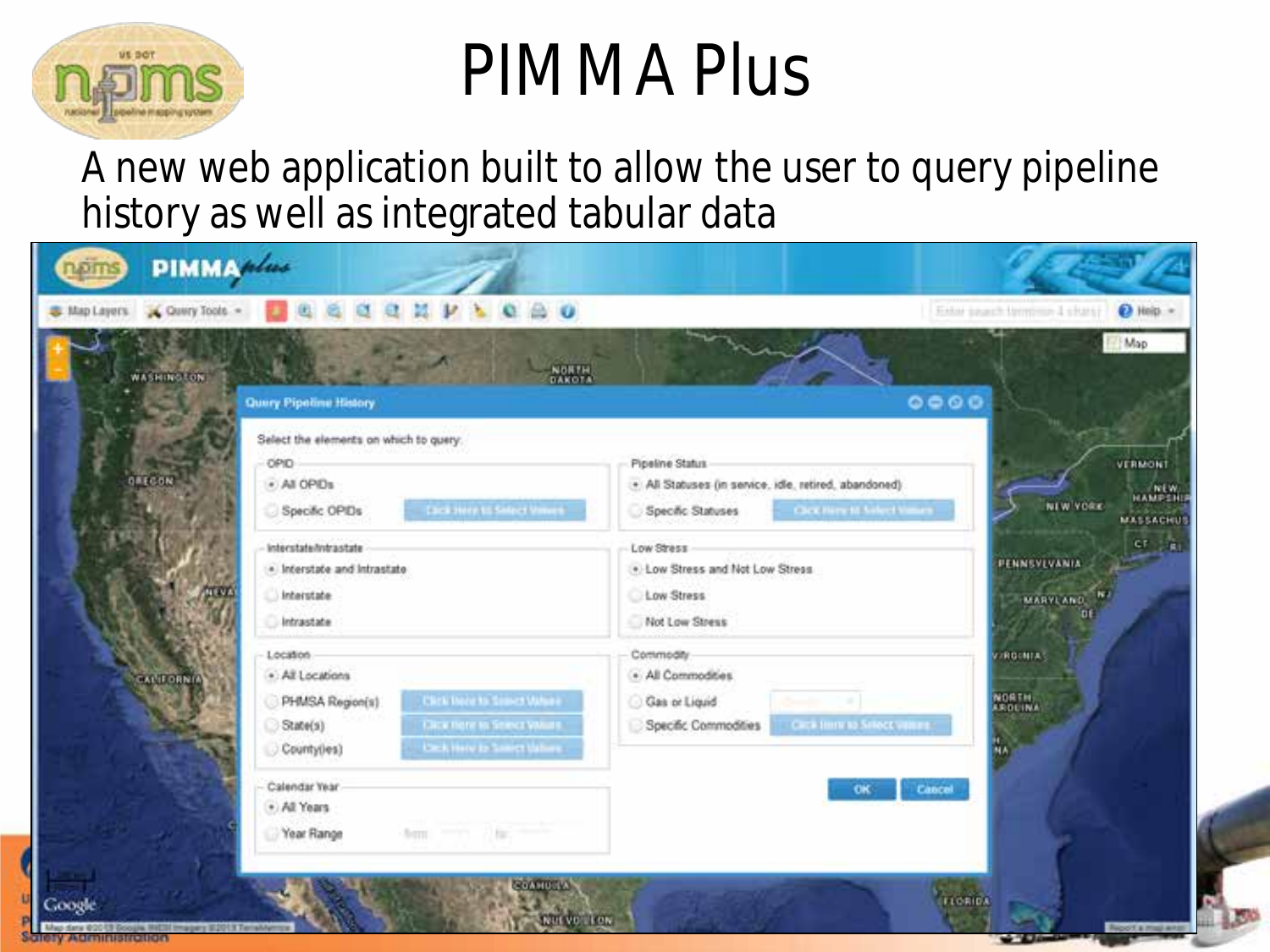

# Using history to meet mission goals

- Display liquid lines whose commodity has recently been converted to ethanol
- Display pipe segments with accidents over the past five years
- Display pipe segments that have been inspected in the past 24 months



Pipeline and Hazardous Materials **Safety Administration**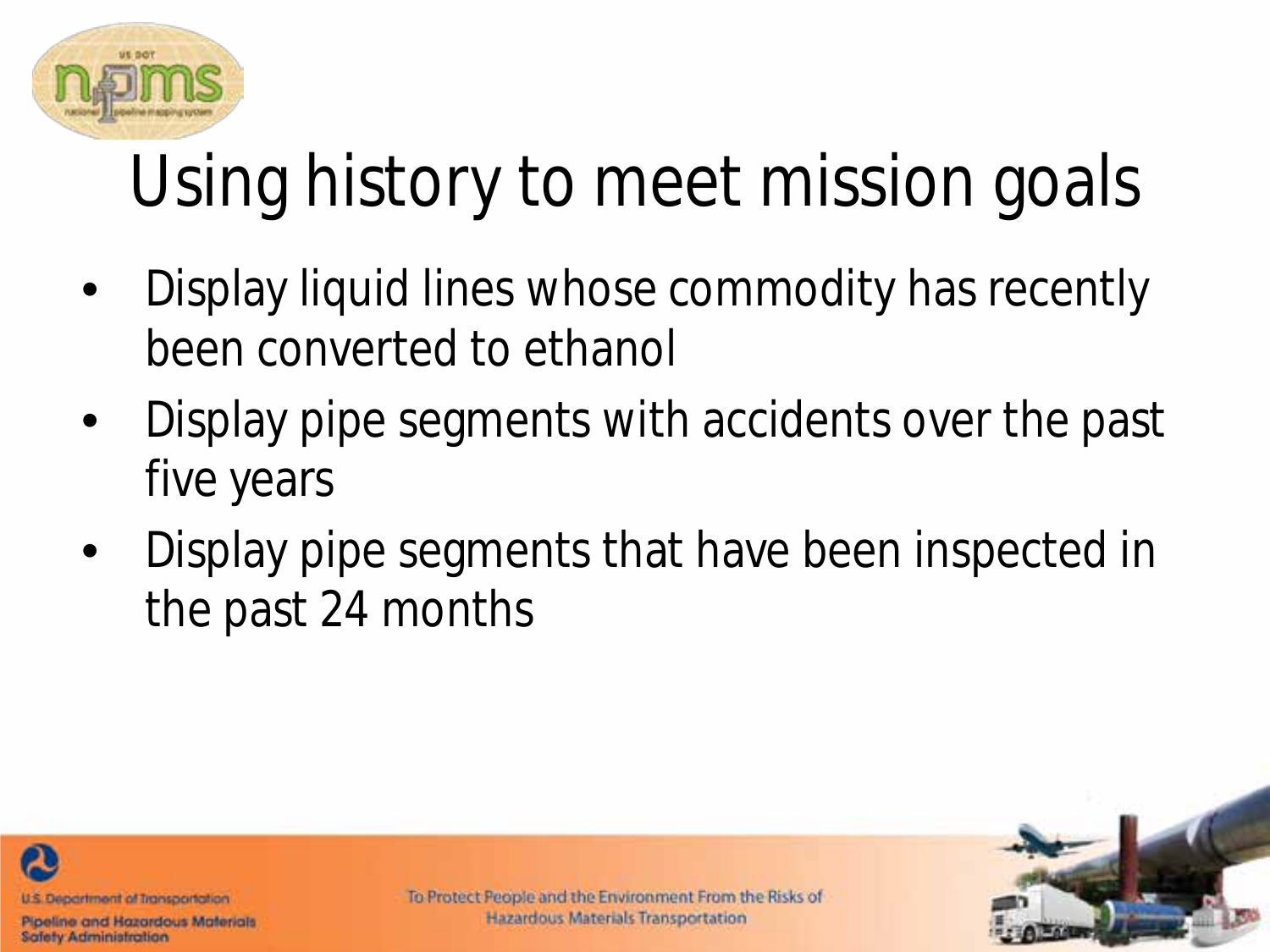

### Questions?

### Amy.Nelson@dot.gov 202-493-0591 www.npms.phmsa.dot.gov



Pipeline and Hazardous Materials **Safety Administration**